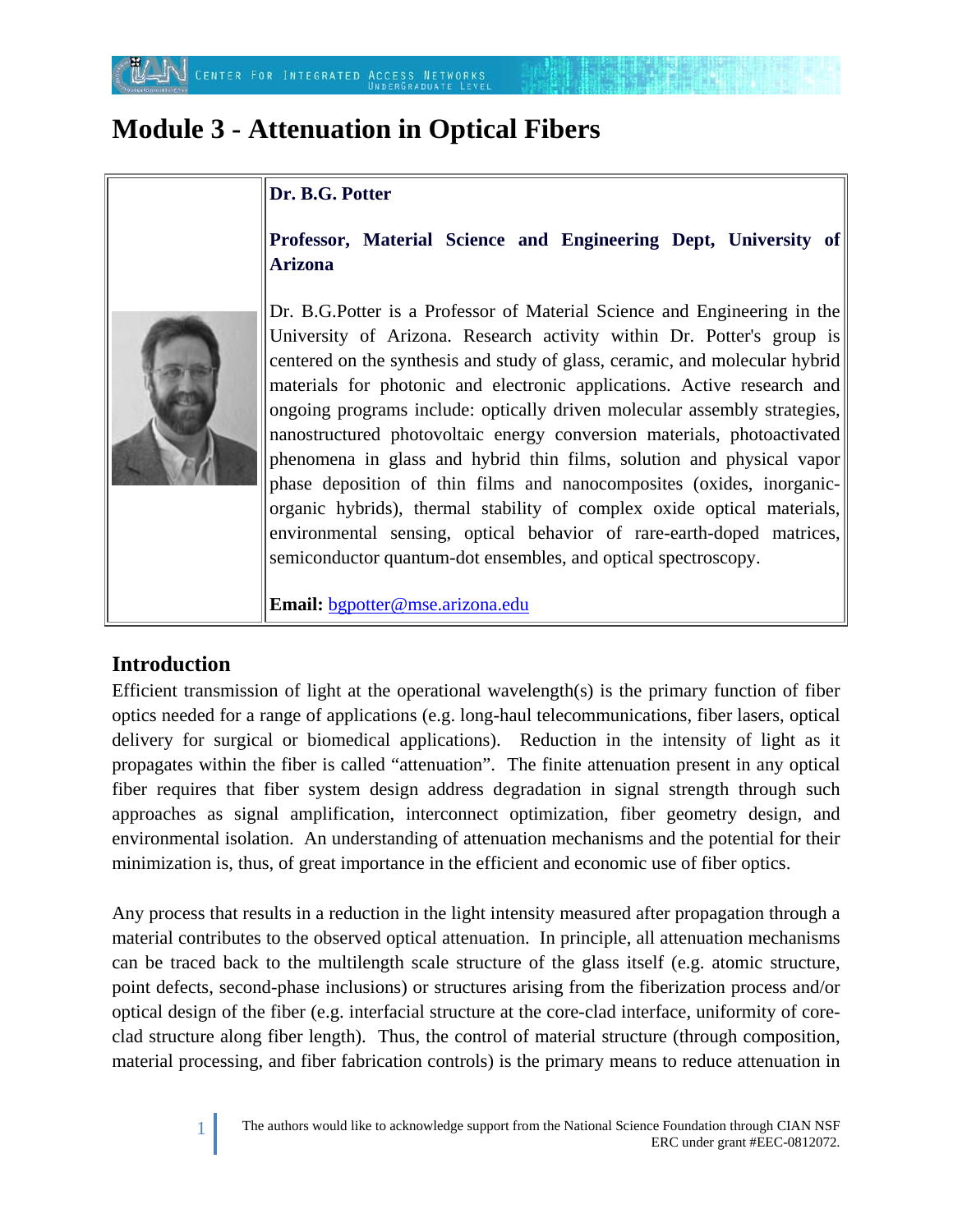#### CENTER FOR INTEGRATED ACCESS NETWORKS

the finished fiber. An understanding, however, of the underlying optical phenomena at work and their relationship to material composition and structure is needed.

The overall optical throughput (transmission) of an optical fiber can be quantified in terms of the input optical power,  $P(0)$ , and the output power,  $P(z)$  observed after light propagates a distance, z, along the fiber length:

$$
P(z) = P(0)e^{-\alpha_{total}z}
$$
 (Equation 3.1)

and

$$
\%T = \frac{P(z)}{P(0)} \tag{Equation 3.2}
$$

where:  $\alpha_{\text{total}}$  = the total attenuation coefficient (i.e. involving all contributions to attenuation); %T is the percentage optical power transmission. **Equation 3.1** is referred to as Beer's Law and shows that transmitted power decreases exponentially with propagation distance through the fiber.

In an optical fiber transmission context, the attenuation coefficient above is often expressed in base-10 form:

$$
\alpha_{\text{total}}(\text{dB/km}) = \frac{10}{z} \log \left[ \frac{P(0)}{P(z)} \right] = 4.343 \alpha_{\text{total}}(\text{km}^{-1})
$$
\n(Equation 3.3)

This final parameter is often referred to as the "fiber loss".

It is important to note at the outset, that %T is an extrinsic measure of the fibers ability to transmit optical power. Multiple contributions to an overall transmission value arise from intrinsic fiber material properties as well as attenuation mechanisms associated with fiber fabrication (preform development, drawing conditions). These different processes add to the observed reduction in transmitted power  $(P(z))$  through contributions to the magnitude and wavelength dependence of  $\alpha_{\text{total}}$ .

The present module will provide an overview of the origins of optical signal attenuation in fiber optics. Optical phenomena contributing to attenuation that arise from materials-related mechanisms within the fiber will serve as the primary focus. Potential attenuation sources associated with fiber system design (e.g. interconnection, cabling, environmental effects etc.) will also be briefly introduced.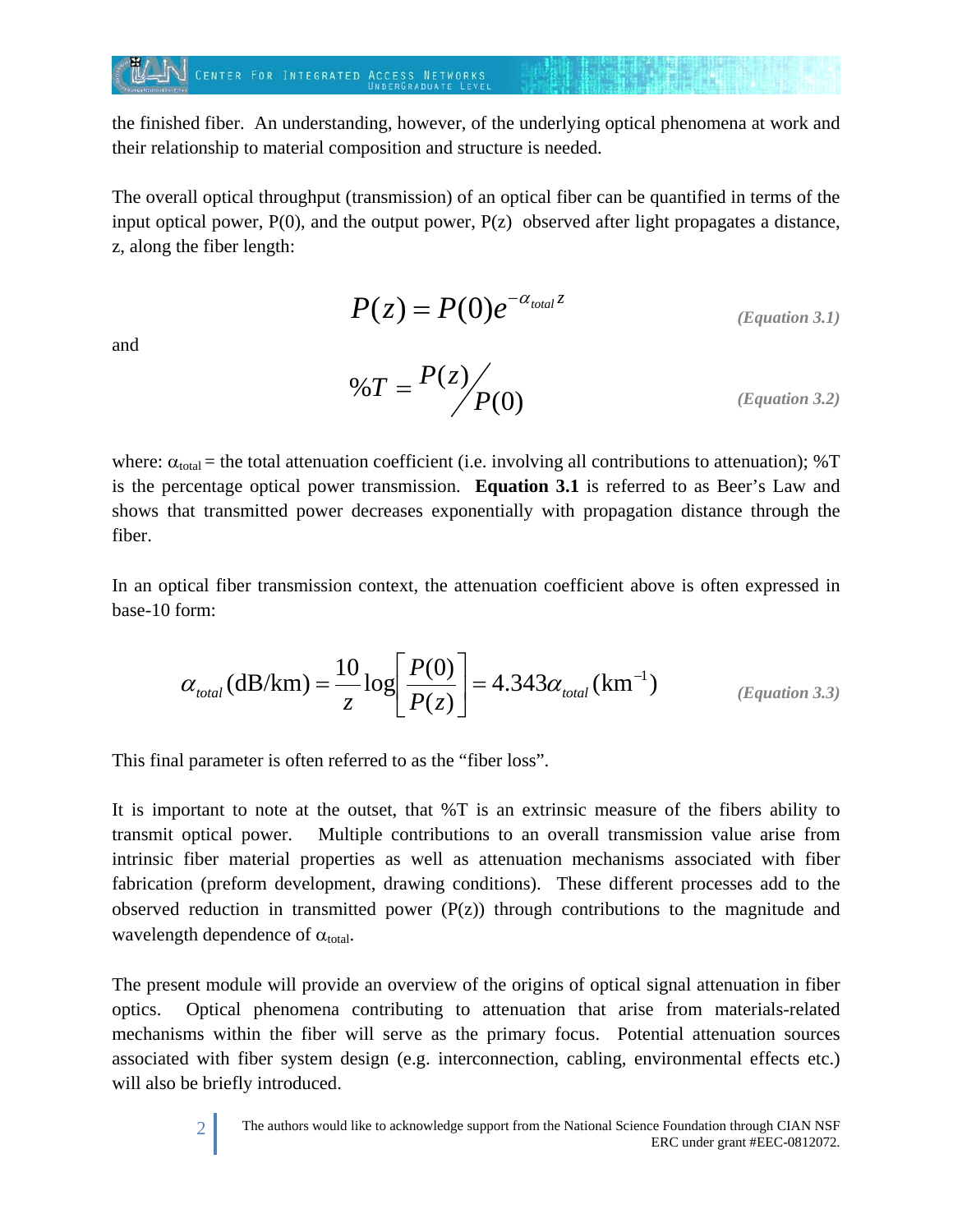# **3.1 Optical Absorption**

Optical absorption involves the direct transfer of energy from the propagating light beam to the material structure, resulting in the excitation of the material to a higher energy state. This concept was previously examined in Module 1 in which the material was described in terms of a collection of oscillators, each available to absorb energy from an optical field oscillating at a frequency that is equal (or nearly equal) to the fundamental resonance frequency of given oscillator. The energy absorption promotes the oscillator to a higher energy level. This resonance condition is directly observed in the dispersion (frequency dependent) behavior of the complex dielectric function for the material which, in turn, gives rise to the complex refractive index at optical frequencies.

More specifically, the propagation of light within a material can be described in terms of a complex refractive index (n\* ):

$$
n^* = n(\omega) + i\kappa(\omega)
$$
 (Equation 3.4)

where:  $n(\omega)$  = real portion of the refractive index;  $\kappa(\omega)$  = extinction coefficient.

and:

$$
\alpha(\omega) = \frac{2\omega\kappa}{c}.
$$
 (Equation 3.5)

where:  $\alpha(\omega)$  = absorption coefficient; c = speed of light.

Thus, via equation (3.1), the absorption coefficient contributes directly to the output power observed through its participation in the overall attenuation coefficient,  $\alpha_{total}$ .

In terms of the oscillator picture of a material, different structural elements will each contribute to the overall magnitude, and frequency dependence, of the optical absorption. Thus, the material composition and specific structural characteristics will directly impact the optical absorption observed at a particular wavelength of light. Some general contributions to optical absorption in fiber optic glasses are provided below:

## *Intrinsic absorption: Base Glass*

The intrinsic optical absorption responses of core and clad glasses used were previously discussed as the primary factor dictating the transmission window (and ultimately the operational wavelengths) for an optical fiber. In the present context, the transmission window is defined by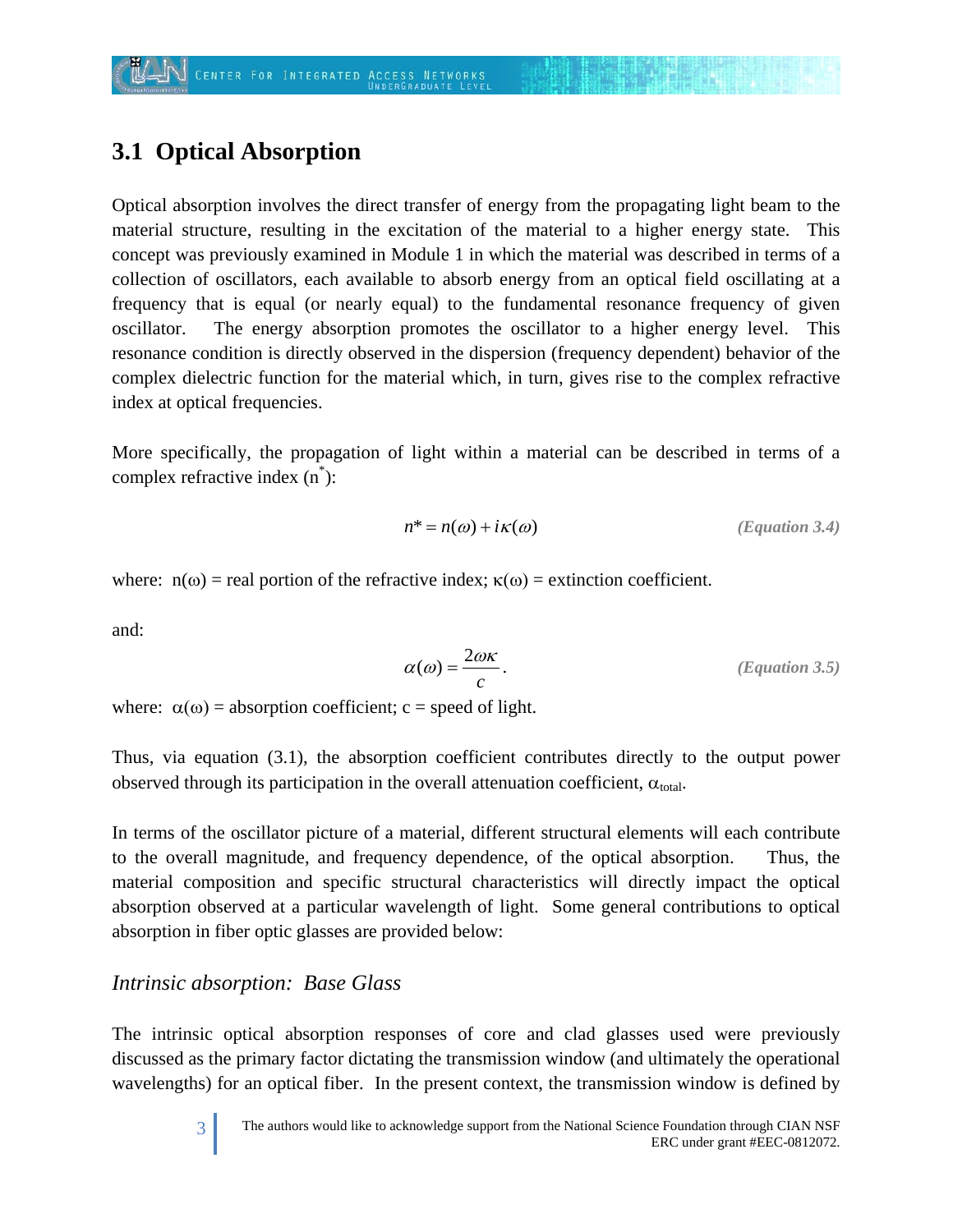## CENTER FOR INTEGRATED ACCESS NETWORKS

the spectral region bounded by the high optical absorption arising from electronic transitions across the band-gap of the material (higher energy absorption edge) and the excitation of vibrational motion of the extended glass network and more localized structural features (lower energy absorption edge). The high transmission spectral band that lies between these two absorption edges is often referred to as a "forbidden gap" referring to an absence of allowed energy states supporting energy absorption in this spectral range so that optical transparency is observed.

The frequency dependence of  $\alpha$  at the absorption onsets for both the electronic and vibrational (phonon) processes can be generally described with an exponential function form. For the electronic-transition band-edge, the absorption coefficient is described by the Urbach relationship:

$$
\alpha(\omega) = A \exp[\sigma(\hbar\omega - \hbar\omega_o)/kT] \qquad \qquad (Equation 3.6)
$$

where: A,  $\sigma$ , and  $\omega_0$  are parameters characteristic of the material.

A similar functional dependence of  $\alpha$  on frequency for the phonon-based absorption edge (i.e. defining the longer wavelength edge of the transmission window) results in a characteristic wedge shape in the spectral absorption loss characteristic of a particular material. **Figure 3.1**  contains a representative spectrum of absorption losses defining the transmission window of a GeO2-doped silica glass often used as the core material in telecommunications fibers. Note that  $\alpha$  is provided on a log-scale in terms of dB/km. The absorption edge due to electronic transitions across the band-gap for the glass is on the left (higher energies), while the phonon-based absorption edge is to the right (lower energies). Contribution from scattering losses (to be discussed in subsequent sections) are also included.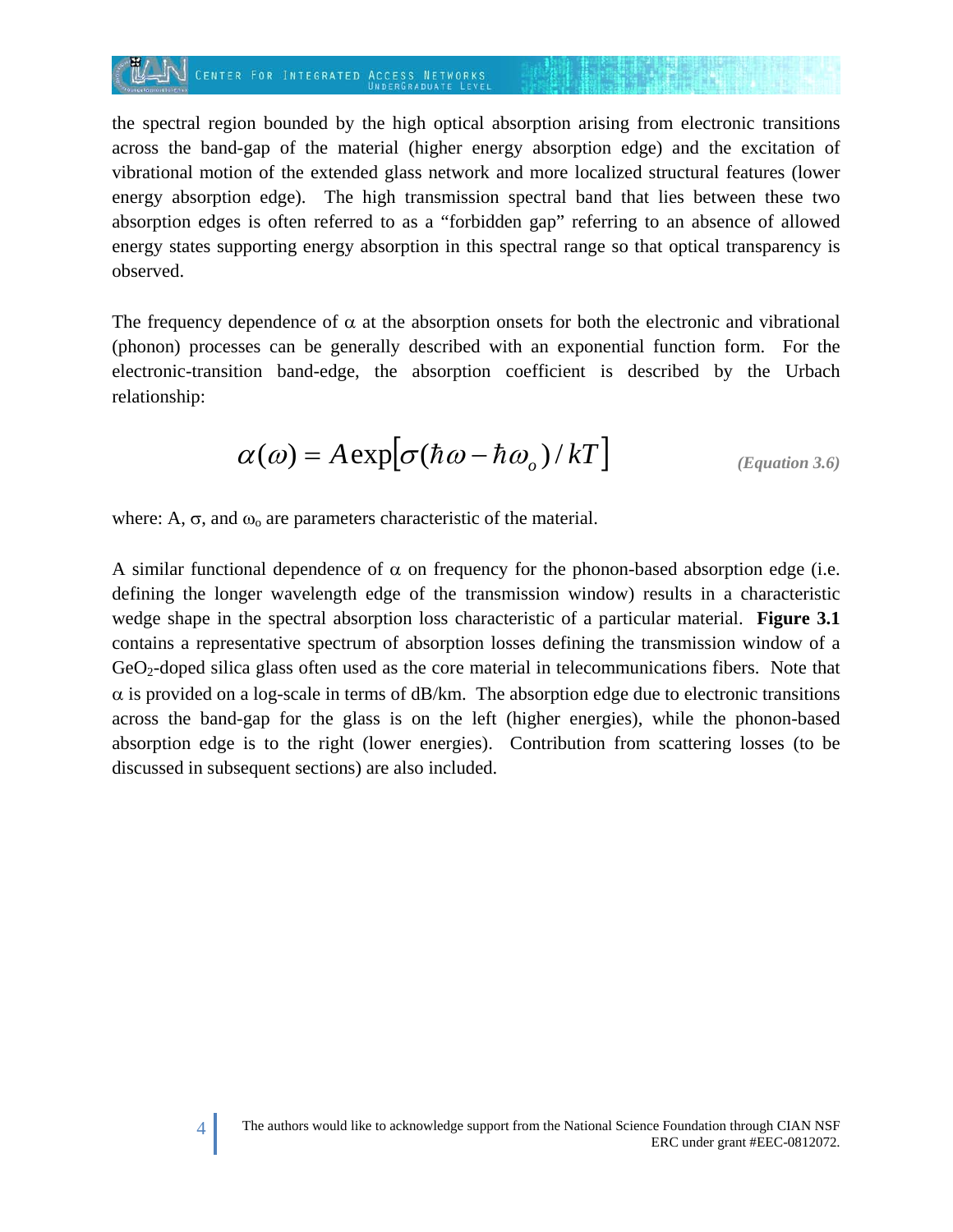

*Figure 3.1: Optical fiber attenuation characteristics that bound the transmission window in GeO2-doped, low-loss, low-OH-content silica fiber.*

Of course, the precise frequency dependence (e.g. energy location of these absorption edges) will be dependent upon the glasses used and their specific chemical and structural characteristics. The effect of using heavier atomic constituents in both oxide and nonoxide (e.g. chalcogenide and fluoride) glass systems was previously discussed in Module 1. In this case, the reduction in vibrational energies for these systems produce a significant red-shift in the location of the phonon-edge, resulting in dramatic changes in the spectral regions of transparency for these materials (see Module 1).

#### *Extrinsic absorption processes*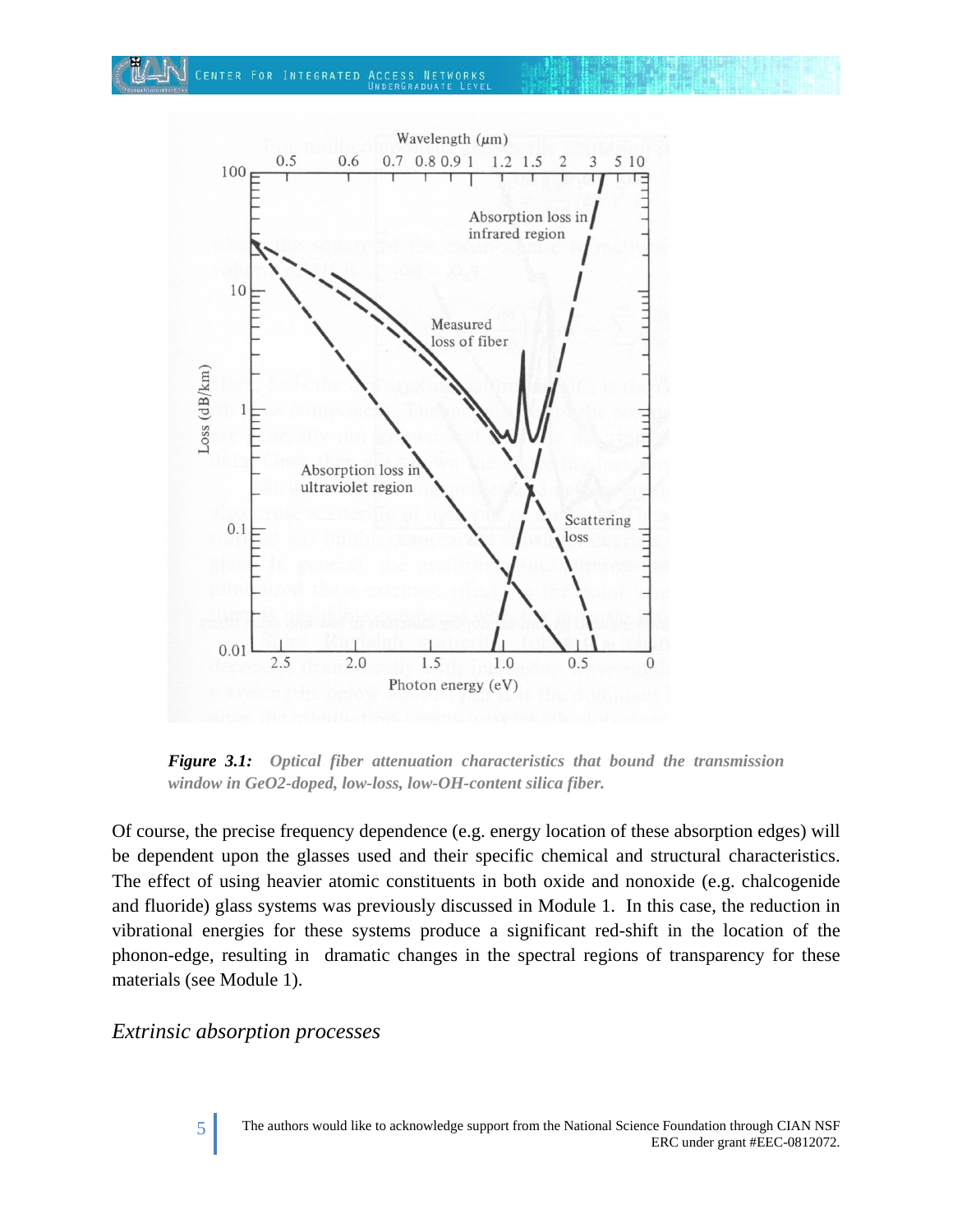#### CENTER FOR INTEGRATED **ACCESS NETWORKS**

In addition to the energy structure of the base glass that defines the transmission window, the presence of defects in the glass structure (e.g. vacancies, over/under coordinated atoms) and/or dopants and impurities can produce localized energy states that exist within the forbidden gap. The presence of such states, thus, enables optical absorption at frequencies within the transmission window. When such absorption processes are at frequencies resonant with the operational wavelength of the fiber, such structural elements present a significant problem in the development of low-loss fiber optic systems.

One of the primary absorbing species common in silica-based glass fibers is water (hydroxyls (OH)) within the glass structure. The fundamental resonances for hydroxyl species, associated with bending and stretching modes of vibration, occur at 2.73 and 6.25 microns, well away from the near-infrared spectral range typically associated with telecommunications wavelengths. While the effect of such absorption processes on attenuation in the near-IR may initially seem minimal, overtones and combination vibrations result in significant absorption well into the near-IR. Table I provides a list of OH-related resonances observed in silica glass (Suprasil) with an OH content of only 1200 ppm. **Figure 3.2** depicts the calculated absorption attenuation for such resonances illustrating the dramatic impact of these effects on fiber transmission behavior. In fact, the sharp peaks at approximately 0.89 and 1.0 eV observed in the low attenuation spectral range of **Figure 3.1** are associated with water-related vibrational absorption.



Calculated absorptive attenuations as a function of wavelength (Keck et al., 1973).

*Figure 3.2: Absorptive attenuation in silicate fiber.*

6 The authors would like to acknowledge support from the National Science Foundation through CIAN NSF ERC under grant #EEC-0812072.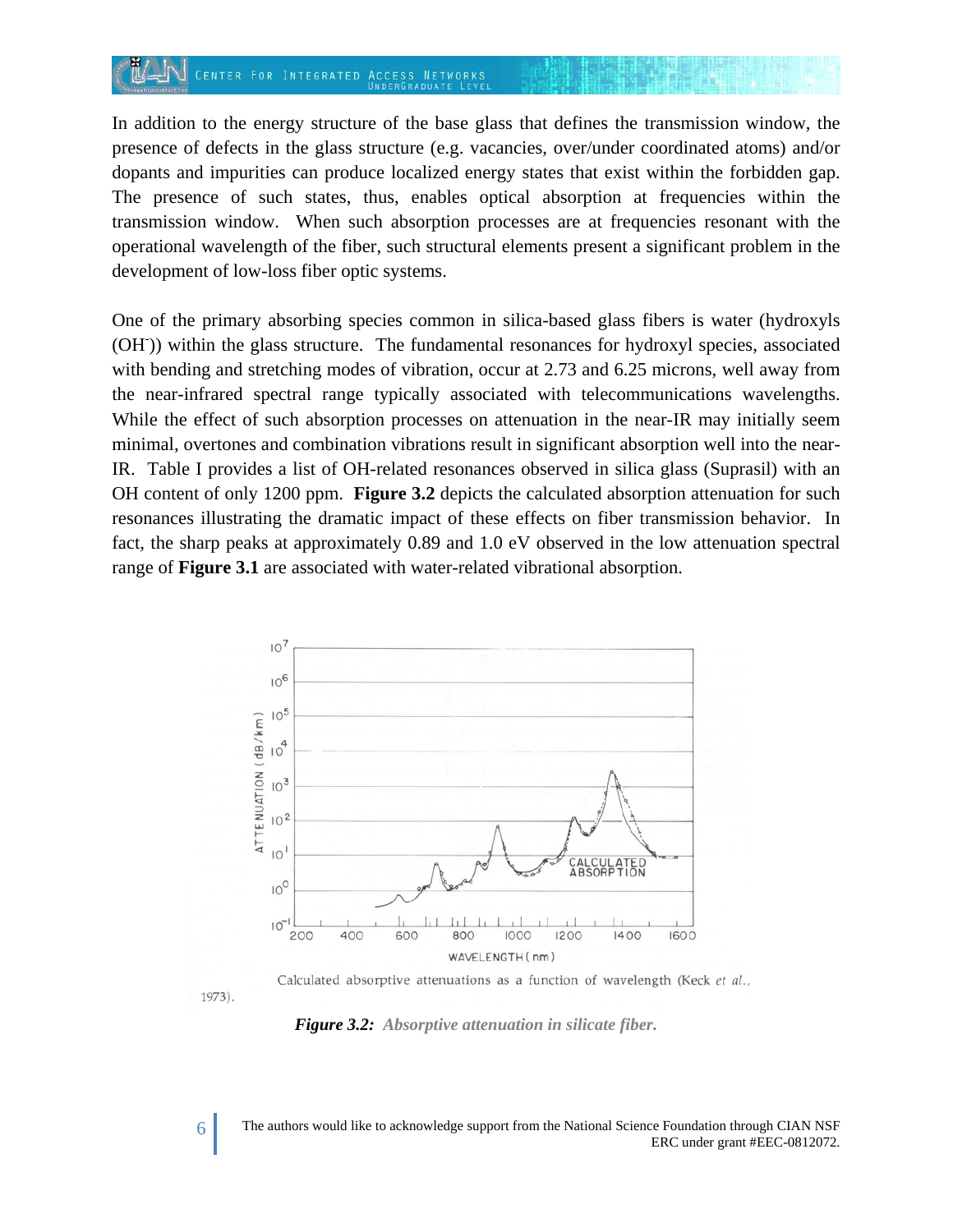It was previously discussed in **Modules 1 and 2** that compositional dopants are added to the base silica glass to alter the refractive index of the material. These additions to the glass composition, however, will also influence the electronic and phonon-based absorption observed through

| Wavelength $(\mu m)$ | Frequency                      | Loss (dB/km)   |
|----------------------|--------------------------------|----------------|
| 0.60                 | $5\nu_{3}^{1}$                 | 6              |
| 0.64                 | $2\nu_1 + 4\nu_3$ <sup>1</sup> | 1              |
| 0.68                 | $\nu_1 + 4\nu_3$ <sup>1</sup>  | $\overline{4}$ |
| 0.72                 | $4\nu_3$ <sup>1</sup>          | 70             |
| 0.82                 | $2\nu_1 + 3\nu_3$ <sup>1</sup> | 4              |
| 0.88                 | $\nu_1 + 3\nu_3$ <sup>1</sup>  | 90             |
| 0.945                | $3\nu_3$ <sup>1</sup>          | 1,000          |
| 1.13                 | $2\nu_1 + 2\nu_3$ <sup>1</sup> | 110            |
| 1.24                 | $\nu_1 + 2\nu_3$ <sup>1</sup>  | 2,800          |
| 1.38                 | $2\nu_3$ <sup>1</sup>          | 65,000         |
| 1.90                 | $2v_1 + v_3$ <sup>1</sup>      | 10,300         |
| 2.22                 | $\nu_1 + \nu_3$ <sup>1</sup>   | 260,000        |
| 2.72                 | $v_3$ <sup>1</sup>             | 10,000,000     |

|                                              |  | OH Overtones and Combinational Vibrations In Suprasil 1 |  |
|----------------------------------------------|--|---------------------------------------------------------|--|
| Vitreous Silica and Their Peak Intensities." |  |                                                         |  |

" The OH level is about 1200 ppm. From Kaiser (1973).

#### **Table 1**

differences in the constituent atomic masses, bond characteristics, and chemistry. **Figure 3.3** compares the effect of common dopants used for refractive index modification in fused silica fibers on the attenuation characteristics of the glass. Note the dramatic impact of dopants on the phonon-edge location and magnitude. Often the type of dopant will also indirectly affect the water content of the glass, through the precursors used for vapor-deposited preform fabrication, producing concomitant changes in the magnitude of OH-related vibrational absorption.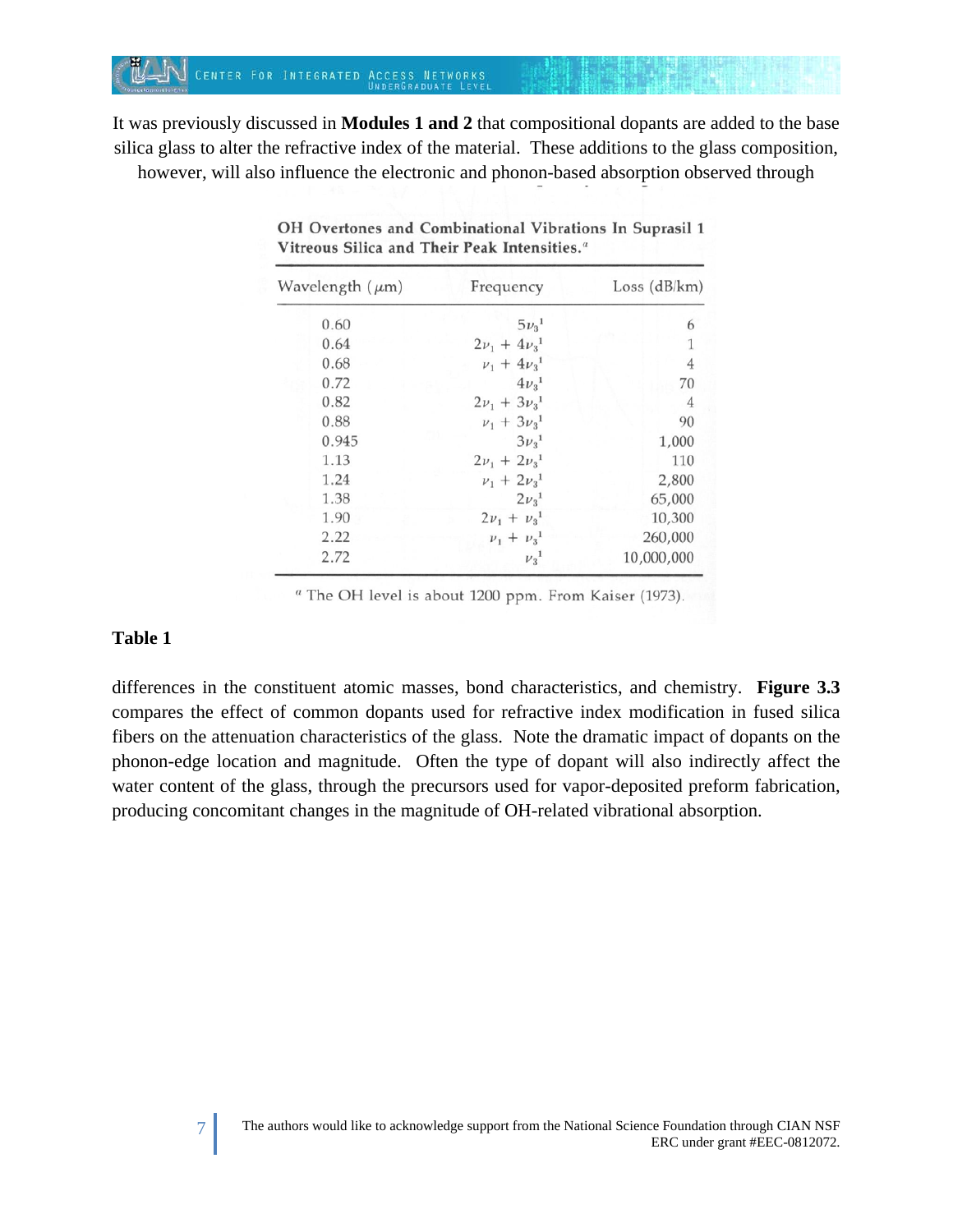

A comparison of the infrared absorption induced by various doping materials in low-loss silica fibers. (Reproduced with permission from Osanai et al.<sup>13</sup>)

*Figure 3.3: A comparison of the effects of dopants on infrared absorption in silicate fibers.*

Similarly, inadvertent contamination of the glass with metal-ion species, e.g. transitions metals (including Fe, Cr, Co), during preform fabrication and/or drawing can also produce marked attenuation in the visible and near-IR spectral ranges. Transitions associated with ligand-field induced transitions within the d-orbital energy level structure of the ions or charge transfer transitions from the metal ion to a coordinating ligand are typically observed. **Figure 3.4** shows a representative attenuation spectrum for transition metal ions in silica. It is precisely this sensitivity to impurities within the glass structure that drove the development of vapor-phase deposition techniques for preform development. Such techniques provide high-purity precursor materials and fabrication methodologies that avoid the potential for contamination associated with conventional melt-and-cast or crucible-draw approaches.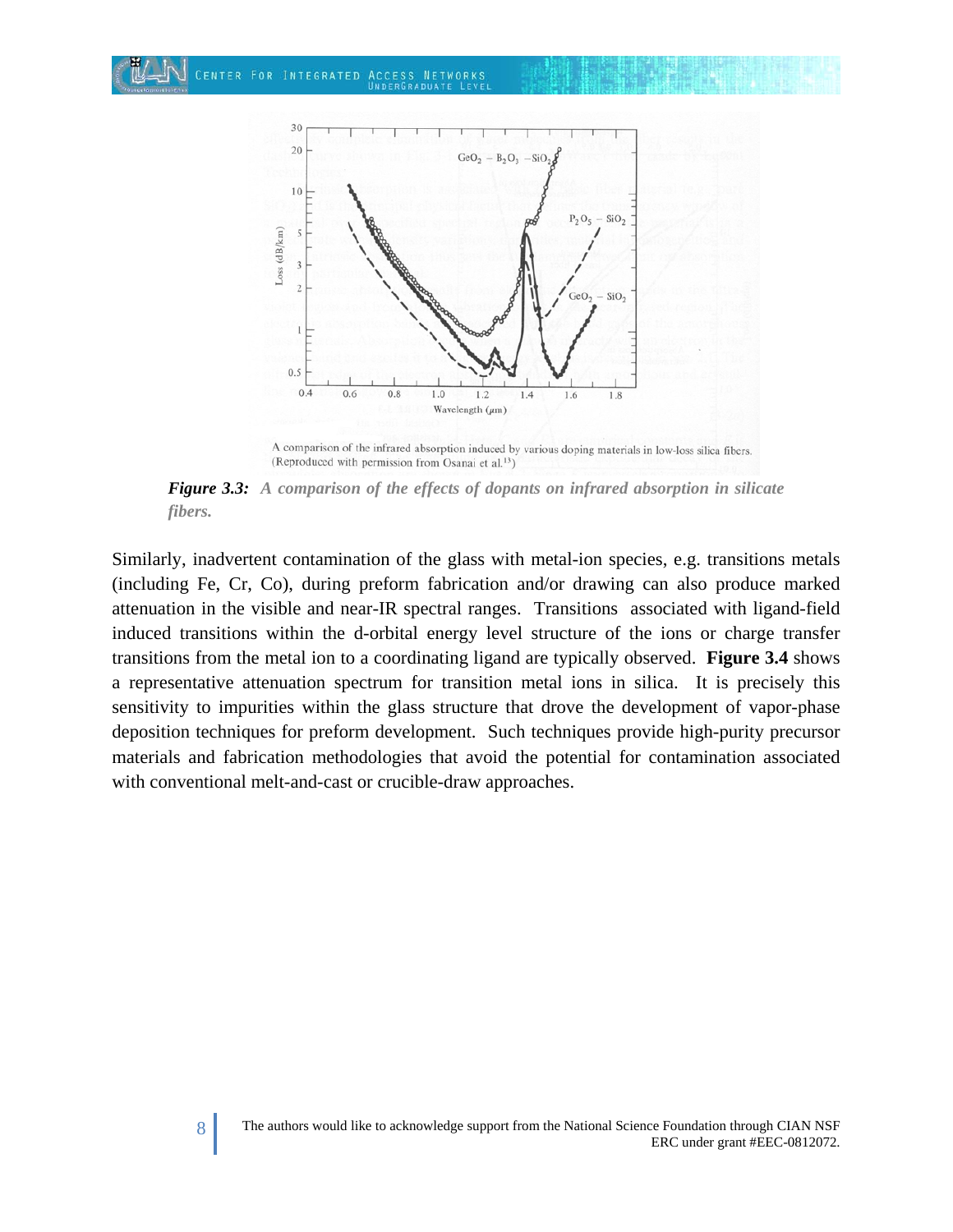CENTER FOR INTEGRATED ACCESS NETWORKS



Absorption of some ligand field and charge transfer transitions in glass (Kurkjian and Peterson, 1974).

*Figure 3.4: Representative attenuation spectrum for transition metal ions in silica*

In addition to the influence of dissimilar constituents within the glass, modification in the glass structure associated with missing atoms (vacancies) or disturbances in the anticipated bond topology of the glass network also contribute states within the forbidden band. These states typically result in an extension of absorption into the transparency region (band tail states). Such defect structures often form as the result of thermal processing atmosphere (e.g. redox conditions) or through the stress-induced structural modification (residual strain) produced during fiber drawing. For example, the development of oxygen-deficiencies in germanosilicate glasses results in defect structures (oxygen vacancies in the Ge coordination environment) that produce UV-absorption near the band-edge of the glass. In contrast to deleterious issues associated with optical transparency, selective excitation of these charge-trapping defects has been also associated with the formation of a permanent refractive index change in the near-IR that can be used to produce in-fiber grating structures to impart active optical functionality to the fiber.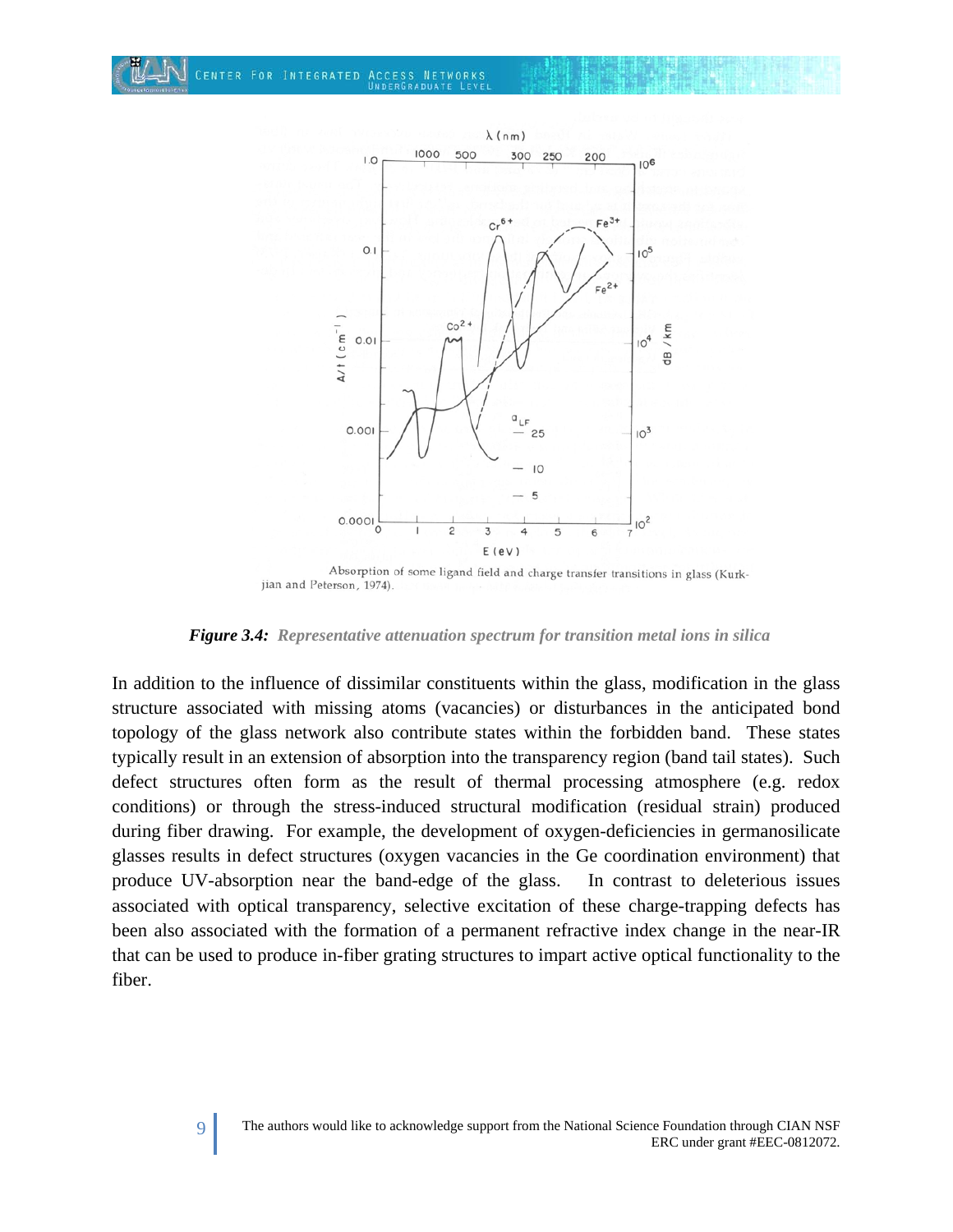# **3.2 Optical Scattering**

In the context of factors contributing to the optical attenuation of light under low intensity conditions (linear optical phenomena), optical scattering is best described in terms of elastic phenomena. In this case, photons interact with spatial variations in material dielectric constant, such that the photons alter their propagation direction, phase, and polarization, without energy loss – i.e. the photon frequency after scattering remains the same, hence the process is called an elastic scattering process. These spatial variations in dielectric constant are usually localized and are called scattering centers. Scattering centers are associated with extrinsic, second phase impurities (including particulate inclusions and bubbles) or intrinsic fluctuations in material density and/or composition.

Using current state-of-the-art silica glass fiber production methods, which largely exclude the formation of extrinsic sources of scattering, intrinsic scattering attenuation effects play the dominant role in telecommunications-grade fiber systems. Primary sources of elastic scattering arise from Rayleigh and Mie scattering in the fiber materials.

### *Rayleigh Scattering*

Rayleigh scattering is dominant when light interacts with scattering centers whose size is much less than the wavelength of the light (typically  $\lambda/10$ ). Even if care is taken to insure that the glass is formed to avoid phase decomposition, e.g. phase separation into two, immiscible glass compositions or crystallization (devitrification), there can still exist local fluctuations in glass density. These fluctuations are formed as the glass is cooled through the glass transition range in that different structural elements of the glass network are frozen at different stages of the cooling process. The explanation for this is simple when it is realized that each structural element in the glass is characterized by a unique, individual structural relaxation time leading to a distribution of structural relaxation times for the bulk material. Such a variation in relaxation rate will result in localized density fluctuations, and Rayleigh scattering, even in very high purity glass.

For a medium with density fluctuations much smaller than the light wavelength, the attenuation coefficient can be given as:

$$
\alpha_{Rayleigh} = \frac{8\pi^3}{3\lambda^4} \left(\frac{n_1^2}{n_o^2} - 1\right)^2 \beta kT_f
$$
 (Equation 3.7)

where:  $n_1$ ,  $n_0$  = refractive index of the scattering center, medium;  $\beta$  = isothermal compressibility of the medium,  $k = Boltzman's constant$ ,  $T_f$  = the fictive temperature of the glass (corresponding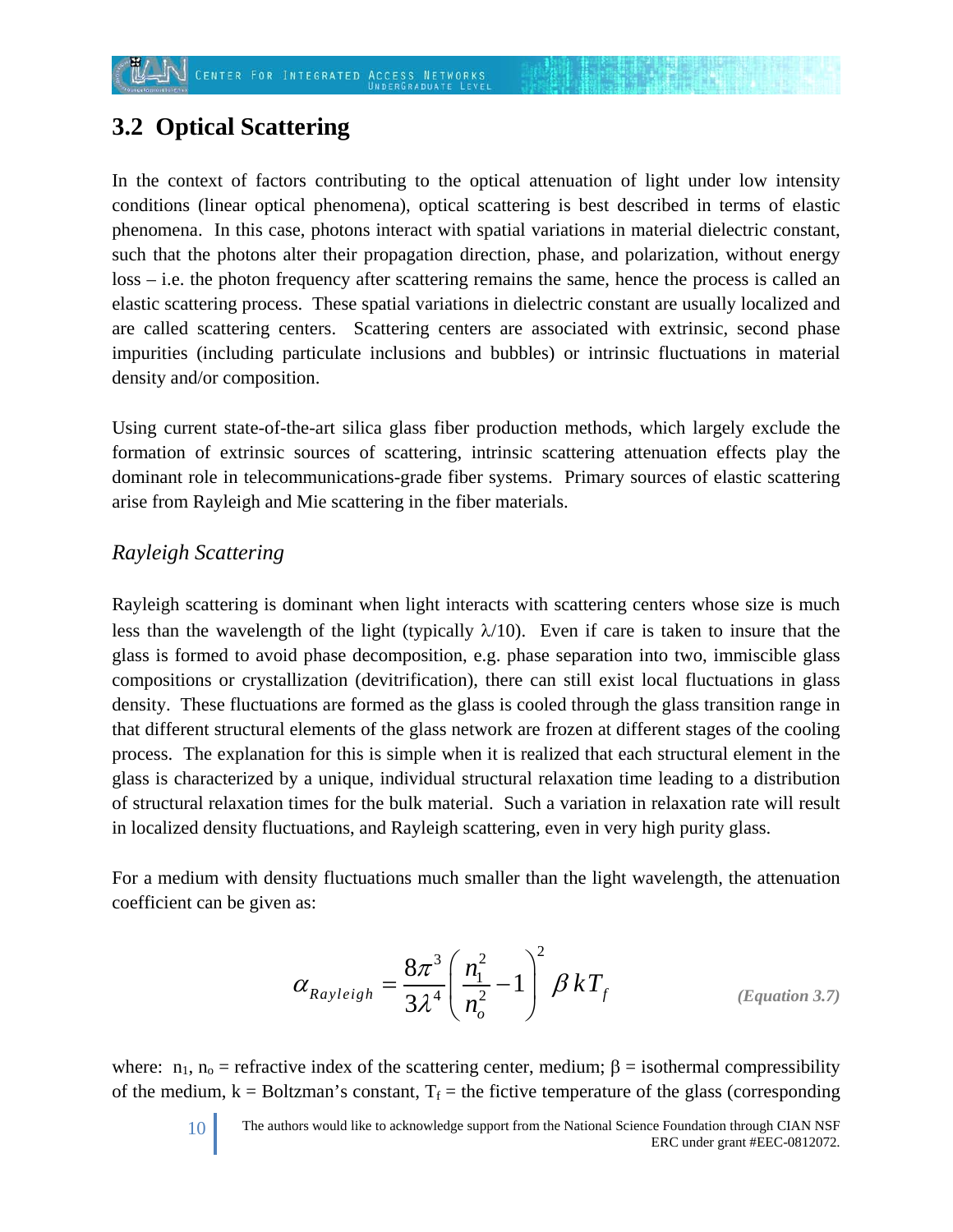to the temperature at which density fluctuations are frozen into the glass as it is cooled through the transformation range).

Rayleigh scattering thus exhibits a characteristic  $1/\lambda^4$  behavior that favors scattering (and larger attenuation parameters) at shorter wavelengths. Related expressions, incorporating both density and compositional fluctuations for multicomponent glass systems also exhibit the same wavelength dependence. The characteristic scattering loss associated with Rayleigh scattering is contained in **Figure 3.1**.

### *Mie Scattering*

As the size of the scattering center becomes larger, exceeding that valid for a Rayleigh scattering picture of the phenomena and approaching the wavelength of light, the scattering light intensity has a greater angular dependence and the process is governed by Mie scattering theory. For a spherical inclusion with a complex dielectric function given by:

$$
\varepsilon^* = \varepsilon_1 + i\varepsilon_2 \tag{Equation 3.8}
$$

the attenuation parameter associated with Mie scattering from N spheres/unit volume embedded in a medium with a refractive index of  $n_0$  is:

$$
\alpha_{Mie} = \frac{18\pi N n_o^3 \varepsilon_2}{\lambda(\varepsilon_1 + 2n_o^2) + \varepsilon_2^2}
$$
 (Equation 3.9)

Typical fluctuations in density or composition at this size scale are associated with phase separation in the glass (i.e. associated with immiscible glass phases) and/or the development of crystallinity. Further increases in scattering center size results in a largely wavelengthindependent scattering attenuation behavior, governed by the absorption and reflection behavior at the interfaces involved.

It is important to note that, while conventional oxide (silicate-based) glass fiber systems are relatively free of such phase instabilities, the use of nonoxide glass systems for specialty fiber applications (see Module 1) is often accompanied by decreased phase stability, greater tendency for crystallization, and a greater propensity for environmental attack (water). Moreover, the reliance on melt-and-cast-type preform development with, for example, fluoride glass systems, often increases the probability of extrinsic sources of scattering from contaminant phases and bubbles (see Module 2) both within the volume of the glass and at the core-clad interface.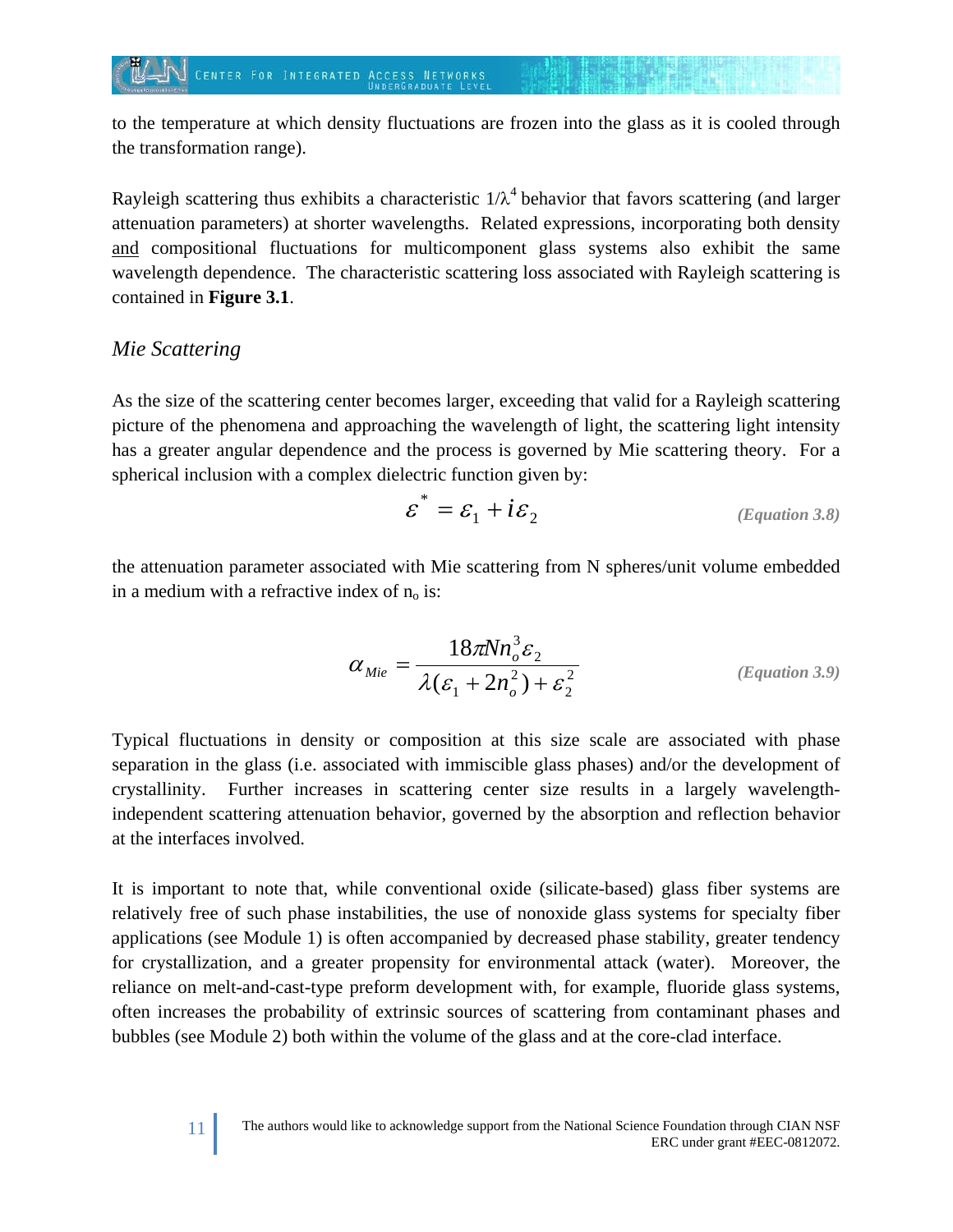# **3.3 Bending Losses**

In addition to transmission losses associated with absorption and scattering within the glass components of the optical fiber, the fundamental characteristics of light propagation within the fiber design (i.e. core-clad geometry and index contrast) coupled with the uniformity and control of fiber parameters also present factors contributing to optical loss.

Propagating modes within an optical fiber can be characterized by an electric field distribution with maxima inside the fiber core and evanescent fields that extend outside the fiber core into the cladding **Figure 3.5**. Thus, some of the optical energy in the mode is actually propagating in the cladding.



*Figure 3.5: Sketch of the fundamental mode filed in a curved optical waveguide.*

Two primary attenuation factors, dependent upon the external fiber geometry are of interest in this context:

## *Macrobending losses*

If the fiber is curved around a corner, different portions of the same mode must travel at different speeds to maintain the integrity of the mode. However, for portions of the mode traveling through the "outside" of the curve, a small enough radius of curvature will require that this portion of the mode travel essentially faster than light speed. Under these conditions, the mode integrity cannot be maintained and the energy radiates away from the fiber structure, thus contributing to a reduction in the optical power transmitted by the fiber. In general, the amount of attenuation increases exponentially with decreasing radius of curvature. For larger radii, the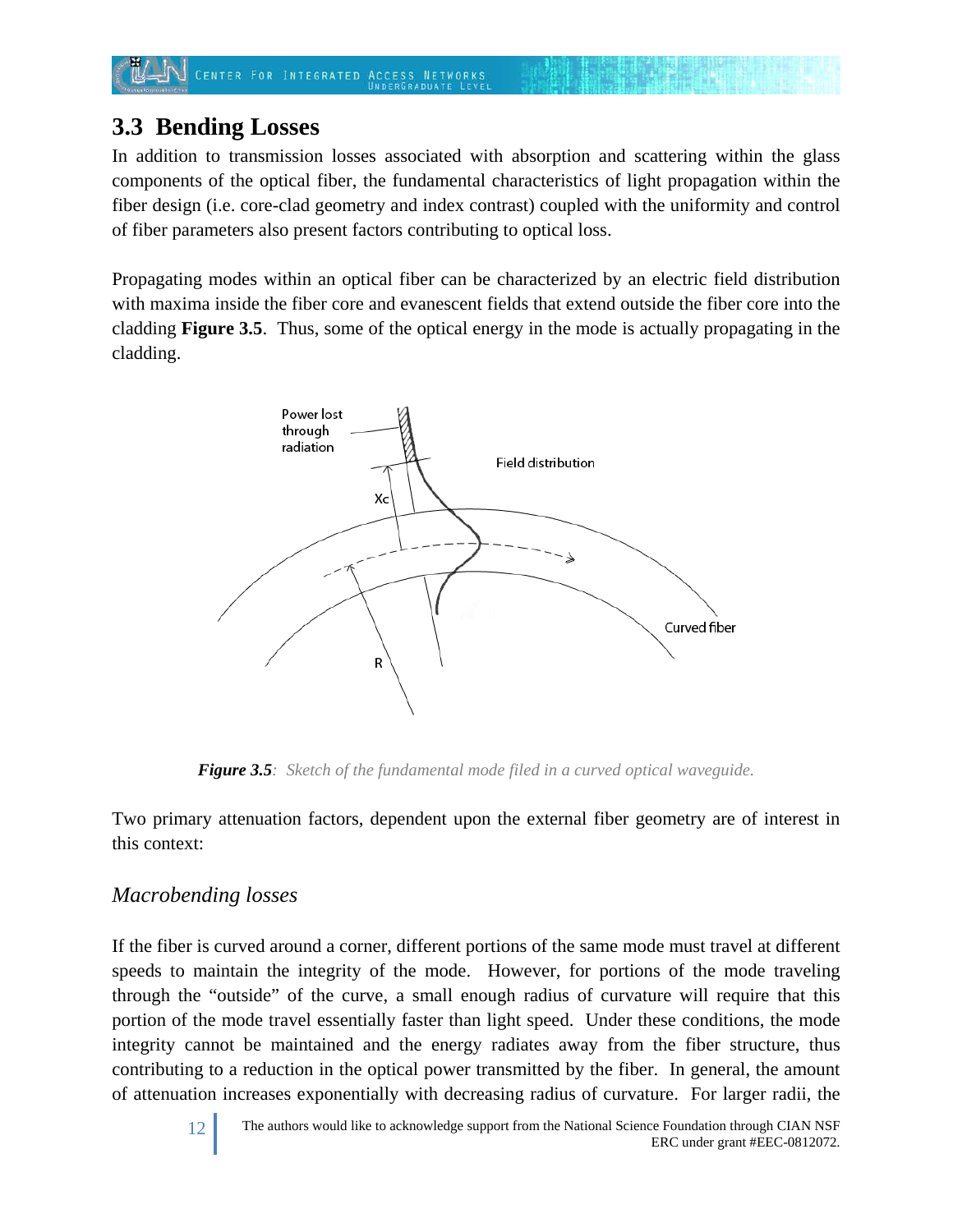## CENTER FOR INTEGRATED ACCESS NETWORKS

losses are typically very small, particularly compared with losses associated with the material phenomena described above. However, beyond a threshold radius, the losses become much larger. Given the increase in modal field intensity distribution near the cladding for higher order propagating modes, macrobending losses are more likely to affect these modes. Thus, a curved fiber typically does not support as many modes as a straight fiber of identical design.

The total number of modes supported in a curved, multimode fiber is therefore related to the index profile, the propagating wavelength, and the radius of curvature:

$$
N_{\text{eff}} = N_{\infty} \left\{ 1 - \frac{\alpha + 2}{2\alpha\Delta} \left[ \frac{2a}{R} + \left( \frac{3}{2n_{2}kR} \right)^{2/3} \right] \right\}
$$
 (Equation 3.10)

where:  $N_{\infty}$  = number of modes supported in a straight fiber;  $\alpha$  defines the index profile,  $\Delta$  = core-cladding index difference;  $n_2$  = cladding index,  $k = 2\pi/\lambda$ ; R = radius of curvature of the bend.

#### *Microbending losses*

In this case, losses are associated with modal profiles sampling random, microscale fluctuations in fiber radius typically due to nonuniformity in fiber diameter arising during the fiber drawing process or in response to nonuniform radial pressures produced during cabling. **Figure 3.6** depicts this phenomenon. Such microbends are essentially random variation in the fiber geometry (and propagating mode characteristics) along the propagation direction. The result is a coupling between guided wave modes and nonguiding (leaky) modes thus producing an effective loss or attenuation of light within the fiber. Careful packaging (cabling) of fibers and control of draw conditions during fabrication are critical to reducing these effects.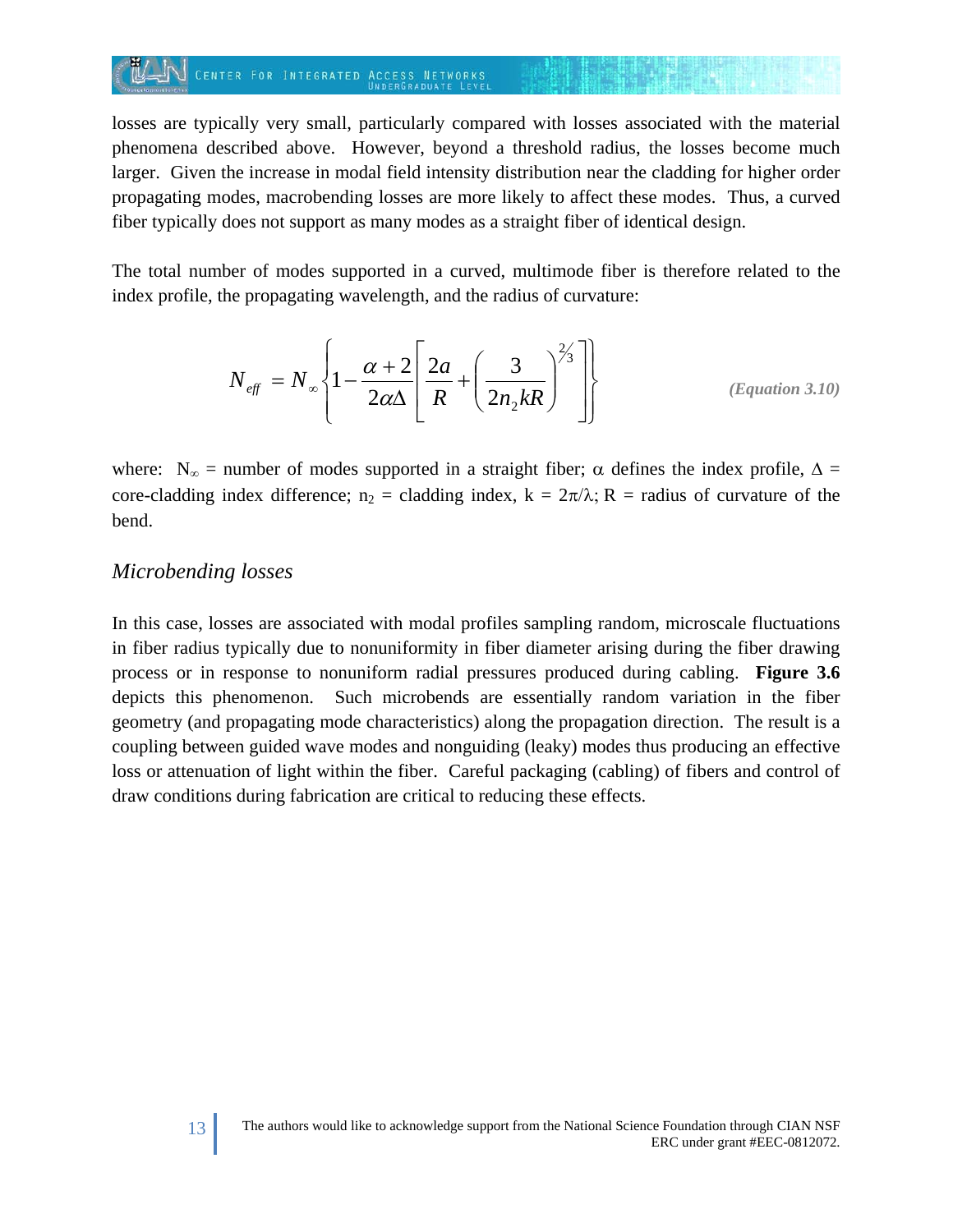

*Figure 3.6: Microbending losses arising from small-scale fluctuations in the radius of curvature of the fiber axis.*

# **3.4 Core and Cladding Loss**

While earlier discussion focused on light propagation within a homogenous medium, the guiding wave field profile actually intersects both the core and the clad materials comprising the fiber structure. Thus, the overall attenuation observed will reflect this sampling of these two propagation media. For a step index fiber, the effective attenuation will be weighted according to the fraction of the optical power transmitted in each material (i.e. core vs. clad). For the attenuation associated with a mode indices ν,m of a step-index fiber:

$$
\alpha_{\nu m} = \alpha_1 \frac{P_{core}}{P} + \alpha_2 \frac{P_{clad}}{P}
$$
 (Equation 3.11)

where:  $P_{\text{core,clad}}$  /P = the fractional power carried in the core and cladding regions; P = the total power transmitted;  $\alpha_{1,2}$  = attenuation coefficients for the core and cladding, respectively.

The total power is then the sum of the fractional powers for each propagating mode. A more complicated relationship, involving the radial behavior of the refractive index, is used for graded index fibers.

#### *Splicing/connection losses*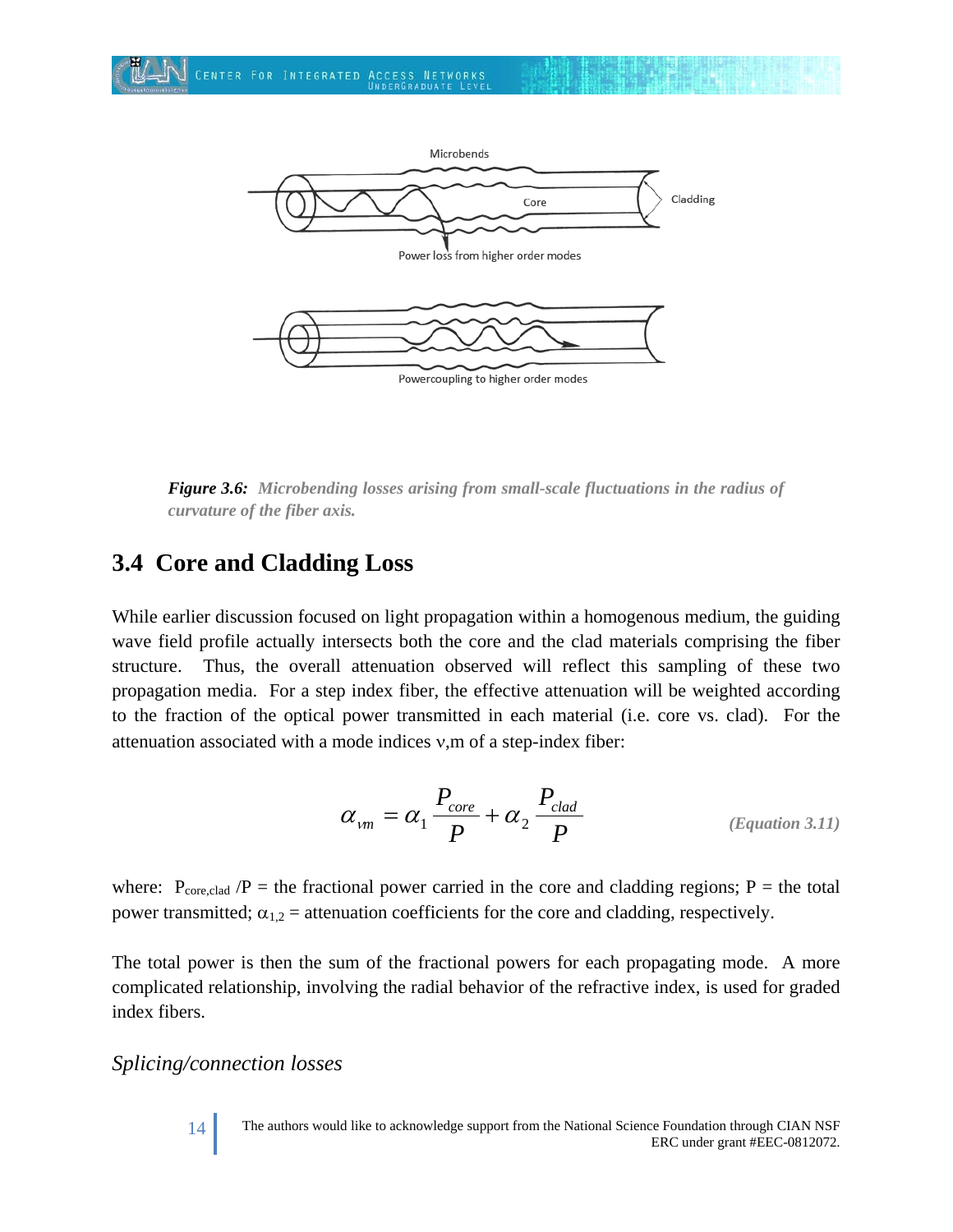Interconnection of different fiber lengths is a necessary requirement for the assembly of complex fiber transmission and signal manipulation networks. Whether via demountable, physical coupling (via connectorization) or by irreversible splicing techniques (e.g. fusion splicing) alignment of the fiber cores is critical to minimize losses associated with the connection.

In a general sense, successful connections will minimize lateral offset of the core centers, angular misalignment, tilt, and longitudinal displacement (i.e. the formation of a gap). It is also possible that the two fibers to be joined have different absolute core dimensions and varied core-clad diameter ratios as well as different core and cladding glass compositions. **Figures 3.7 and 3.8** are indicative of the type of alignment issues associated with lateral offset and tilt, respectively. Such alignment errors can have a significant effect on fiber coupling efficiency in an optical fiber cable.



*Figure 3.7: Lateral offset of spliced fibers.*



*Figure 3.8: Tilt angle of two spliced fibers.*

15 The authors would like to acknowledge support from the National Science Foundation through CIAN NSF ERC under grant #EEC-0812072.